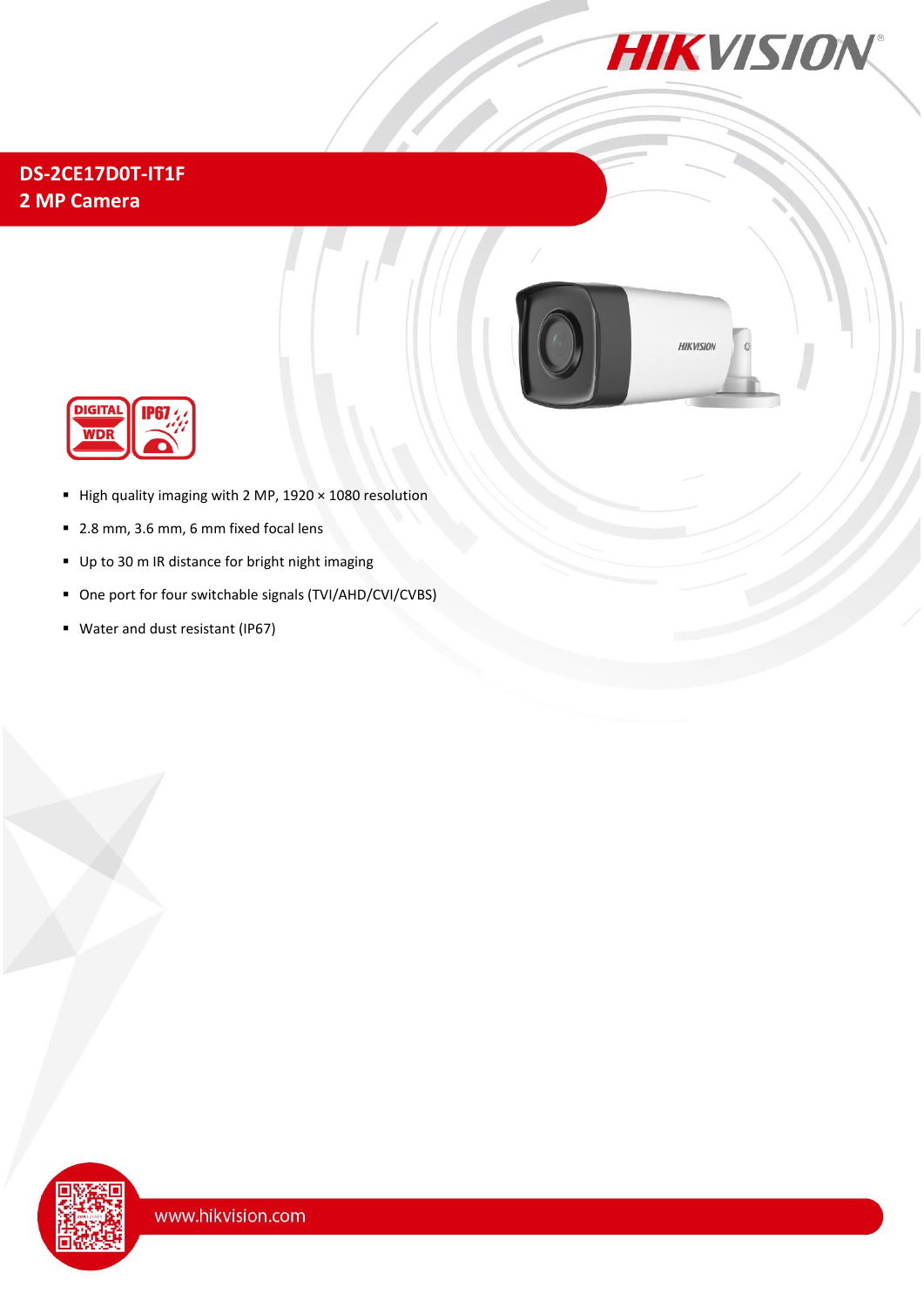

# **Specification**

| <b>Camera</b>                   |                                                                              |
|---------------------------------|------------------------------------------------------------------------------|
| Image Sensor                    | 2 MP CMOS                                                                    |
| Signal System                   | PAL/NTSC                                                                     |
| <b>Frame Rate</b>               | TVI: 1080P@30fps, 1080P@25fps                                                |
|                                 | CVI: 1080P@30fps, 1080P@25fps                                                |
|                                 | AHD: 1080P@30fps, 1080P@25fps                                                |
|                                 | <b>CVBS: PAL/NTSC</b>                                                        |
| Resolution                      | 1920 (H) × 1080 (V)                                                          |
| Min. illumination               | 0.01 Lux @ (F1.2, AGC ON), 0 Lux with IR                                     |
| <b>Shutter Time</b>             | PAL: 1/25 s to 1/50,000 s                                                    |
|                                 | NTSC: 1/30 s to 1/50,000 s                                                   |
| Lens                            | 2.8 mm, 3.6 mm, 6 mm fixed lens                                              |
| <b>Horizontal Field of View</b> | 2.8 mm, horizontal FOV: 106.4°, vertical FOV: 57.9°, diagonal FOV: 124.6°    |
|                                 | 3.6 mm, horizontal FOV: 79.6°, vertical FOV: 43.5°, diagonal FOV: 93.7°      |
|                                 | 6 mm, horizontal FOV: 51.9°, vertical FOV: 30°, diagonal FOV: 58.8°          |
| Lens Mount                      | M12                                                                          |
| Day & Night                     | <b>ICR</b>                                                                   |
| <b>WDR</b> (Wide Dynamic Range) | Digital WDR                                                                  |
| Angle Adjustment                | Pan: 0 to 360°, Tilt: 0 to 180°, Rotation: 0 to 360°                         |
| Menu                            |                                                                              |
| Image Mode                      | STD/HIGH-SAT                                                                 |
| AGC                             | Yes                                                                          |
| Day/Night Mode                  | Auto/Color/BW (Black and White)                                              |
| <b>White Balance</b>            | Auto/Manual                                                                  |
| AE (Auto Exposure) Mode         | DWDR/BLC/HLC/Global                                                          |
| Language                        | English                                                                      |
| <b>Functions</b>                | Brightness, Sharpness, Smart IR                                              |
| 2D DNR                          | Yes                                                                          |
| <b>Interface</b>                |                                                                              |
| Video Output                    | Switchable TVI/AHD/CVI/CVBS                                                  |
| General                         |                                                                              |
| <b>Operating Condition</b>      | -40 °C to 60 °C (-40 °F to 140 °F), humidity: 90% or less (non-condensation) |
| Power Supply                    | 12 VDC ± 25%                                                                 |
| Power Consumption               | Max. 2.2 W                                                                   |
| <b>Protection Level</b>         | <b>IP67</b>                                                                  |
| Material                        | Front Cover: Metal                                                           |
|                                 | Main Body: Plastic                                                           |
| IR Range                        | Up to 30 m                                                                   |
| Communication                   | <b>HIKVISION-C</b>                                                           |
| <b>Dimensions</b>               | 78.9 mm × 75.4 mm × 216.6 mm (3.10" × 2.97" × 8.53")                         |
| Weight                          | Approx. 320 g (0.71 lb.)                                                     |

### **Dimension**